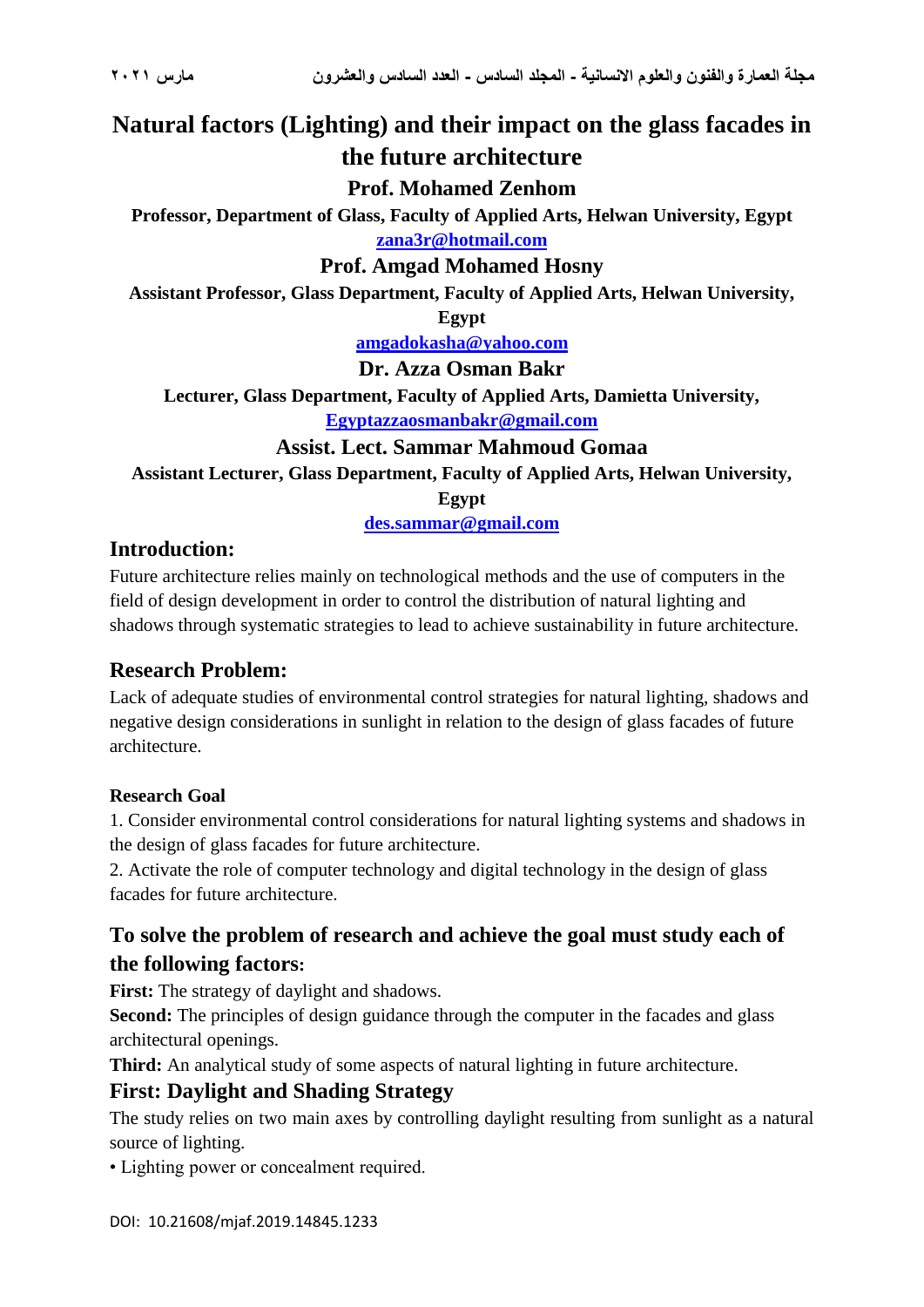• External shading devices of the facade of the most important factors of shading in relation to architectural apertures and body.

### **Second: The study of the principles of design guidance through the computer in the facades and openings architectural glass:**

The design of the solar breakers for the architectural aperture or the glass facade must be of a functional and aesthetic nature at the same time. Design Idea Stage

### **Third: Analytical study of natural lighting control systems and shadows for the design of glass facades for future architecture:**

Future architecture relied on several design guidelines defined in the work of different external light sectors in order to limit the location of solar energy and provide daylight throughout the day and intensify light rays and reflect on the interior ceilings and allow adjustment of lighting according to the needs of the consumer, was to use mobile refractors that control the light through Reliable systems coupled with modern technological development that facilitates reflection and heat preservation through smart glass facades, so we will conduct a case study to analyze some future architectural works in order to reach the most important considerations of facade design. Glass for future architecture.

### **Results:**

- Reaching the guidelines in the design of natural lighting in terms of (form size location).
- Consider planning considerations for passive design in the sun at the stage of design thought.
- Analysis of the work system of solar breakers in the sea towers building.

### **Recommendations:**

1. Study the concept of natural lighting and the extent of activation with the thought of designer facades and influenced by them and their impact on them and the importance of the designers knowledge of the areas of use and make the most of the sun in the architecture and knowledge of its positive and negative aspects, and the role of designers of the destination of users of raw materials automatically into an effective element in designing the most suitable solutions Which achieve the highest efficiency of these materials and the effectiveness of their performance and development according to their requirements. 2. The importance of adopting architecture departments for environmental issues and making use of them and making them the most important axes of architectural design decisions and making the environmental performance in the thought of projects of the elements of the success of the project and the expansion of the utilization of solar energy technologies in the production of green Egyptian architecture to preserve the environment without pollution and reduce the final cost of consumption Energy in the building. 3. The need to plan to take advantage of daylight starting from the design, and study the architectural materials used to develop the performance of these materials and achieve the integration of architecture with the environment such as the development of technologies for the exploitation of solar energy locally and reuse and recycling and work to add some requirements for the organization of construction work in urban communities according to these scientific studies. .